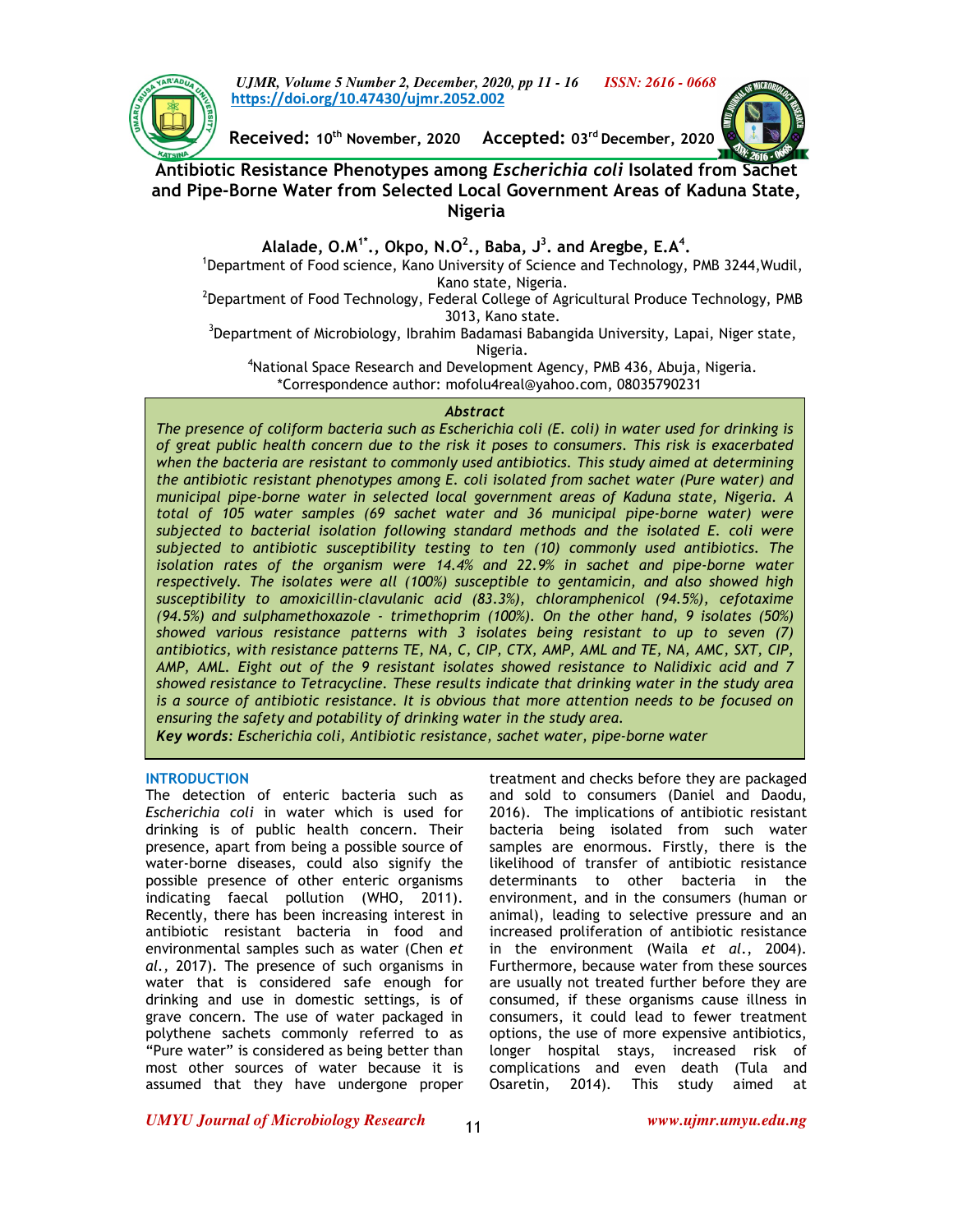#### *UJMR, Volume 5 Number 2, December, 2020, pp 11 - 16 ISSN: 2616 - 0668*

determining the antibiotic resistant phenotypes of *E. coli* isolated from sachet water, commonly referred to as "Pure water" and municipal pipe-borne water in parts of Kaduna state, North-Western Nigeria.

#### **MATERIALS AND METHODS**

#### **Study Area**

The study area comprised of some Local Government Areas (LGA) of Kaduna State, which is in the center of Northern Nigeria and is about 960km from the Atlantic Ocean. It is located on a latitude of 11° 12` N and a longitude of 07○ 37`E. (Ukegbu, 2005).

### **Sample Collection**

One hundred and five (105) samples were collected from four locations in Kaduna state, namely: Ikara, Sabon-gari, Kaduna north and Kajuru Local Government Areas (LGA), comprising 69 Sachet water and 36 pipe-borne water samples. The pipe-borne water samples were collected in clean 1litre containers after flaming the mouths of the tap and allowing the water to run for some minutes. The sachet water samples were purchased from vendors and all samples were transported to the laboratory under cold storage for analysis within 24 hours of collection.

### **Sample Analysis**

*E. coli* was isolated from the water samples by inoculating 20 millilitres (ml) of each water sample into duplicate flasks containing 20ml of sterile double strength Tryptone Soy Broth. The tubes were afterward incubated at 44○C for 24 hours. After this time, a loopful of the enrichment culture was streaked on plates of Eosin Methylene Blue (EMB) agar (Oxoid,UK) and incubated at 44○ C for 24 hours (LeJejune *et al* 2001). The suspected colonies were subjected to Gram staining and conventional biochemical tests including indole, methy red voges-proskaeur, citrate, motility, triple sugar iron and urease tests. Furthermore, the Microgen Gram Negative-A (GN-A) ID kit for *Enterobacteriaceae* was used for the confirmation of the organism following the manufacturer's instructions. This test kit consisted of a plastic strip with twelve (12) microtubes containing dehydrated substances that detect the indicated biochemical characteristics. The test substrates were inoculated with a pure culture of three colonies of the organism evenly suspended in sterile physiological saline. After incubation for 24hours, the 12 test results were converted to a 4-digit octal code which was used to confirm

the identity using Microgen ID computer software, version 1.2.5.26.

### **Antibiotic Susceptibility Test**

This was carried out using Mueller Hinton agar (Oxoid, UK). The organisms were tested *in vitro* for susceptibility to ten commonly used antibiotics namely: Ampicillin (10µg), Gentamicin (10μg), Amoxycillin(10μg),<br>Tetracycline(30μg), Ciprofloxacin (5μg), Tetracycline(30µg), Ciprofloxacin (5µg), Augmentin (30µg), Cefotaxime (30µg), Nalidixic acid (30µg), Chloramphenicol (30µg) and Sulphamethoxazole-trimethoprim (25µg) (Eziekel *et al.*,2011).

Using a sterile wire loop, three well isolated colonies that had been freshly grown on nutrient agar, were picked and emulsified in sterile normal saline. The prepared bacterial suspension was matched with a turbidity standard of 0.5 McFarland, which was prepared by mixing 0.05ml of 1% Barium chloride solution and 9.95ml of 1% sulphuric acid. This produced a solution with a turbidity that matched a bacterial suspension of approximately 1.5 x  $10^8$ cfu/ml of bacterial cells. A sterile swab was used to inoculate the suspension by streaking on the prepared and dried sterile Mueller-Hinton agar plate evenly after which it was allowed to stand for 3 minutes. Sterile forceps were then used to place the antimicrobial discs on the inoculated plates. Within 30 minutes of applying the disc, the plates were incubated at 37<sup>°</sup>C for 24 hours. By using a meter rule on the underside of plate, the diameter of each zone of inhibition was measured in millimetres (CLSI, 2014).

Zone diameter for standards were compared with Clinical Laboratory Standards Institute published limits. Each isolate was classified as; sensitive (S), intermediate (I) and resistant(R). Organisms that were observed to be resistant to at least three different antibiotics were classified as being multidrug resistant (Eziekel *et al.,* 2011).The MAR Index was obtained by calculating the ratio of the number of antibiotics an organism was exposed to with regards to the total number of antibiotics that were used in the testing (Furtula *et al*., 2013).

#### **RESULTS**

The sachet water samples from Sabon-gari had the highest isolation rate of *E. coli* (5.8%). The lowest rate was observed in samples from Kaduna North as shown in Table 1. The overall isolation rate in sachet water samples was 14.4%.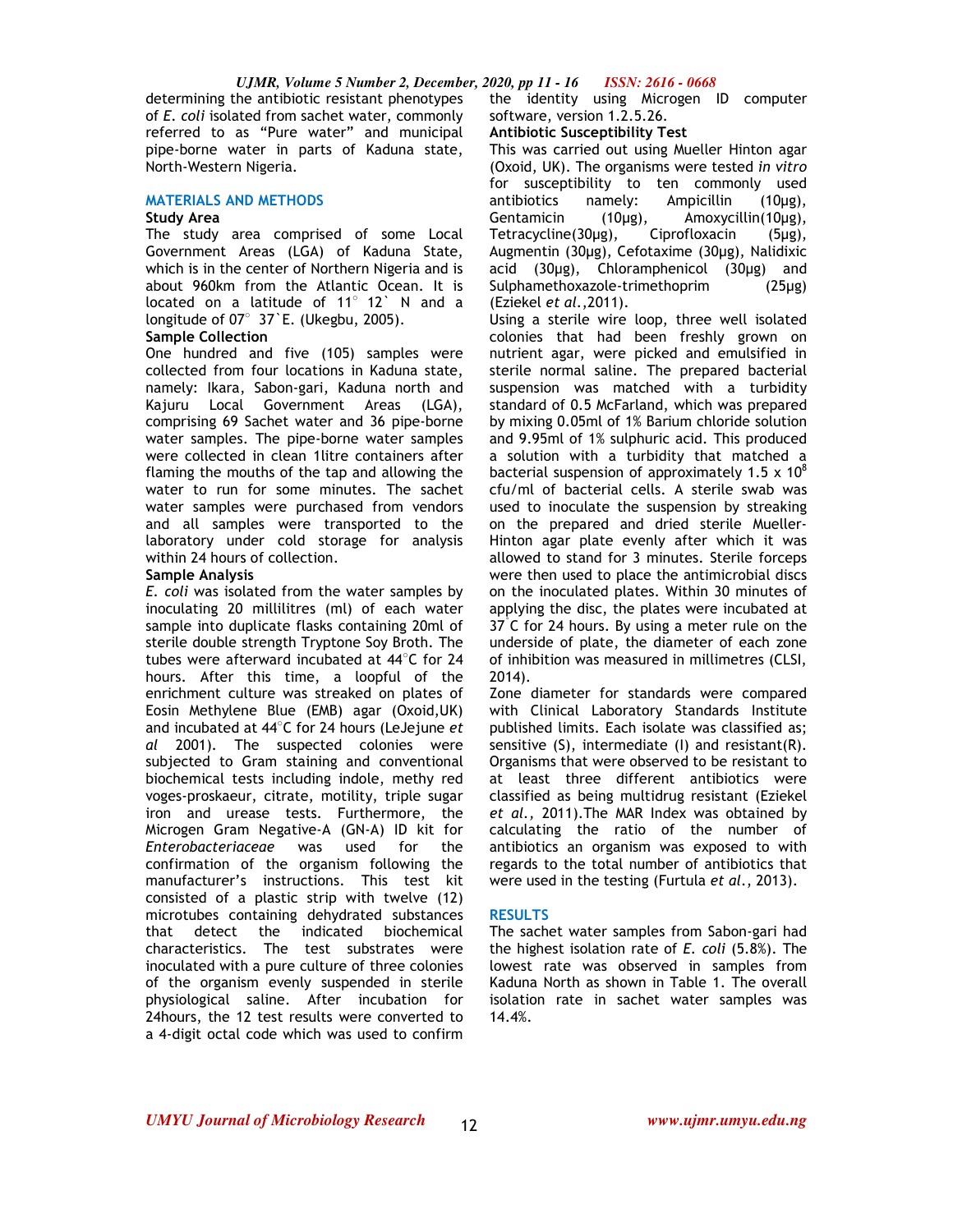| UJMR, Volume 5 Number 2, December, 2020, pp 11 - 16                             | ISSN: 2616 - 0668 |  |  |
|---------------------------------------------------------------------------------|-------------------|--|--|
| Table 1: Isolation frequency of <i>Escherichia coli</i> in Sachet water samples |                   |  |  |

| Table 1, isolation if equency of <i>EscriciTentia</i> con in Sachet water samples |                                                                                  |  |  |
|-----------------------------------------------------------------------------------|----------------------------------------------------------------------------------|--|--|
| Location (N)                                                                      | n(%)                                                                             |  |  |
| Sabon-gari LGA (28)                                                               | 4(5.8)                                                                           |  |  |
| Ikara LGA (19)                                                                    | 3(4.3)                                                                           |  |  |
| Kaduna North LGA (19)                                                             | 2(2.9)                                                                           |  |  |
| Kajuru LGA (3)                                                                    | 1(1.4)                                                                           |  |  |
| <b>Total (69)</b>                                                                 | 10(14.4)                                                                         |  |  |
|                                                                                   | I/ain N. Nijinkar af campion sallacted in Nijinkar af campion cantaining E. sali |  |  |

Key**:** N- Number of samples collected**,** n- Number of samples containing *E. coli*

The isolation rate of *E. coli* in the pipe-borne water samples are presented in Table 2. At the time of sampling, pipe-borne water supply was

not available in Kajuru LGA. The highest isolation rate was observed in Kaduna North LGA with16.7% isolation rate of *E. coli*.

**Table 2: Isolation frequency of** *Escherichia coli* **in pipe-borne water samples** 

| Location(N)           | n (%)   |  |  |
|-----------------------|---------|--|--|
| Sabon-gari LGA(11)    | 1(2.8)  |  |  |
| Ikara LGA (5)         | 1(2.8)  |  |  |
| Kaduna North LGA (20) | 6(16.7) |  |  |
| Kajuru LGA (0)        |         |  |  |
| <b>Total (36)</b>     | 8(22.9) |  |  |
|                       |         |  |  |

**Key:** N- Number of samples collected, n- Number of samples containing *E. coli* 

The antibiotic susceptibility patterns of the isolates to the 10 commonly used antibiotics are shown in Table 3. The highest resistance

was observed to Nalidixic acid (44.4%) followed by Tetracycline (38.9%), while all the isolates were susceptible to Gentamicin (100%).

**Table 3: Antibiotic susceptibility patterns of** *Escherichia coli* **isolates from water samples (N=18)** 

| $\cdots$ $\cdots$<br>Antimicrobial | Symbol     | Concentration | R       |         | S        |
|------------------------------------|------------|---------------|---------|---------|----------|
| agent                              |            | (µg)          | n (%)   | $n(\%)$ | $n(\%)$  |
| Amoxicillin                        | AML        | 10            | 5(27.8) | 3(16.7) | 9(50)    |
| Amoxicillin-                       | <b>AMC</b> | 30            | 3(16.7) | 0(0)    | 15(83.3) |
| clavulanic acid                    |            |               |         |         |          |
| Ampicillin                         | AMP        | 10            | 4(22.2) | 2(11.1) | 12(66.7) |
| Chloramphenicol                    |            | 30            | 1(5.6)  | 0(0)    | 17(94.5) |
| Ciprofloxacin                      | <b>CIP</b> | 10            | 4(22.2) | 9(50)   | 5(27.8)  |
| Cefotaxime                         | <b>CTX</b> | 30            | 1(5.6)  | 0(0)    | 17(94.5) |
| Gentamicin                         | GN         | 30            | 0(0)    | 0(0)    | 18(100)  |
| Nalidixic acid                     | NA         | 30            | 8(44.4) | 2(11.1) | 8(44.4)  |
| Sulphamethoxazole-                 | <b>SXT</b> | 25            | 3(16.7) | 0(0)    | 15(83.3) |
| trimethoprim                       |            |               |         |         |          |
| Tetracycline                       | TE         | 30            | 7(38.9) | 3(16.7) | 8(44.4)  |

**KEY** 

N-Number of isolates tested

n-Number of isolates susceptible/intermediate/resistant

R- Resistant

I-Intermediate

S-Susceptible

Table 4 shows the resistance patterns and multiple antibiotic resistance (MAR) index of the isolates. Three of the isolates were resistant to up to 7 antibiotics.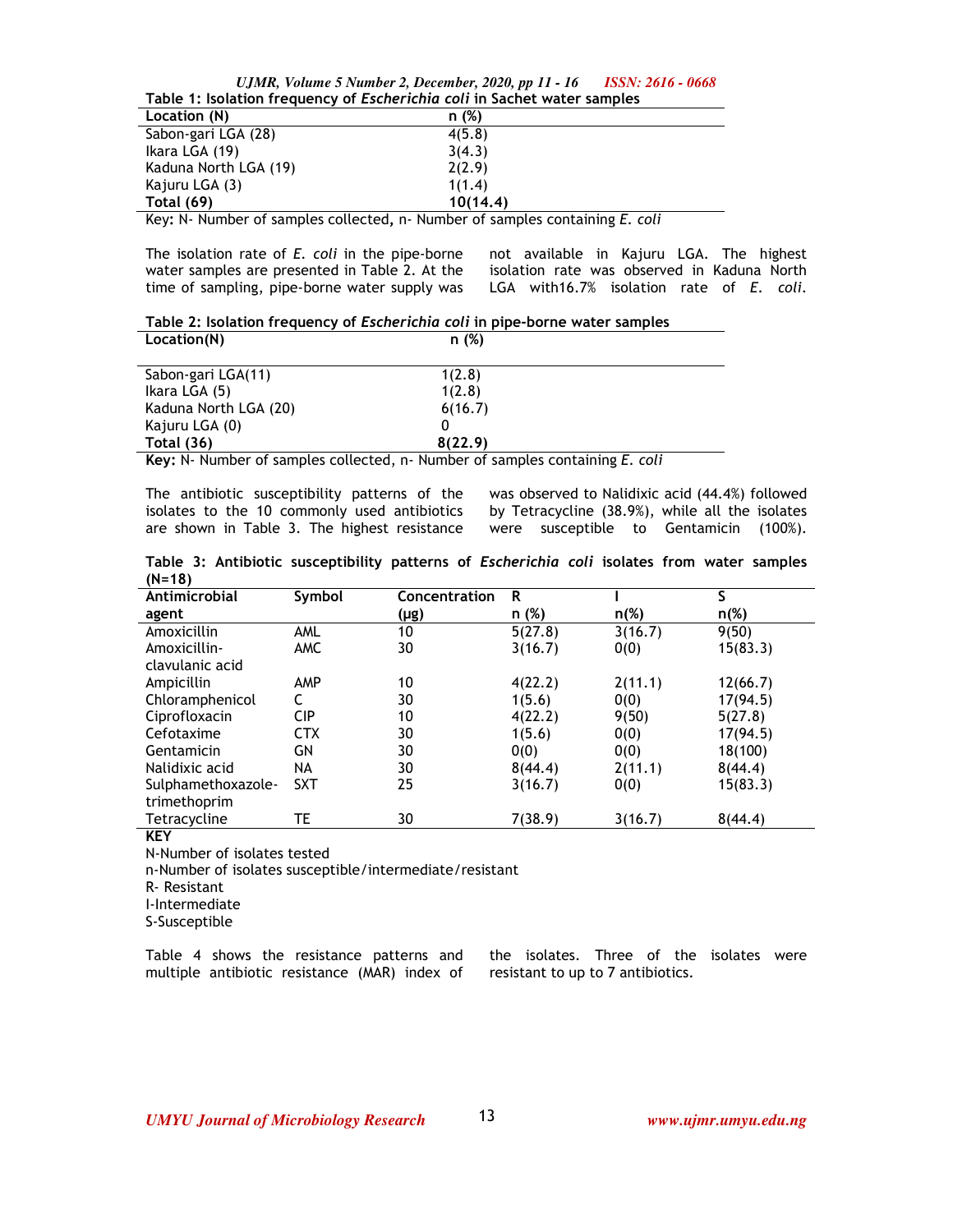*UJMR, Volume 5 Number 2, December, 2020, pp 11 - 16 ISSN: 2616 - 0668* Table 4: Antibiotic resistance patterns and multiple antibiotic resistance (MAR) index of *E*.  *coli* **isolated from water** 

| Isolate no. | Sample location | Sample source | Resistance pattern                          | <b>MAR Index</b> |
|-------------|-----------------|---------------|---------------------------------------------|------------------|
| 1E.C        | Kaduna north    | <b>PBW</b>    | NA, TE                                      | 0.2              |
| 2E.C        | Kaduna north    | <b>PGW</b>    | NA, CIP                                     | 0.2              |
| 3E.C        | Sabon-gari      | <b>PGW</b>    | NA, TE                                      | 0.2              |
| 4E.C        | Kaduna north    | <b>PBW</b>    | NA, AML, AMC                                | 0.3              |
| <b>5E.C</b> | Sabon-gari      | <b>PGW</b>    | TE, AMP, AML                                | 0.3              |
| 6E.C        | Kaduna north    | <b>PGW</b>    | TE, NA, SXT                                 | 0.3              |
| 7E.C        | Sabon-gari      | <b>PGW</b>    | TE, NA, C, CIP, CTX, AMP, 0.7<br><b>AML</b> |                  |
| 8E.C        | Kaduna north    | <b>PBW</b>    | TE, NA, AMC, SXT, CIP, 0.7<br>AMP, AML      |                  |
| 9E.C        | Kaduna north    | <b>PBW</b>    | TE, NA, AMC, SXT, CIP, 0.7<br>AMP, AML      |                  |

**Key**: E.C- *E. coli,* PBW- Pipe-borne water, PGW- Packaged water, NA- Nalidixic acid, AMC-Amoxycillin Clavulanic acid, SXT- Sulphamethoxazole, CIP- Ciprofloxacin, AMP- Ampicillin, AML-Amoxycillin, TE- Tetracycline, C-Ciprofloxacin, CTX- Cefotaxime,

# **DISCUSSION**

The isolation of faecal *E. coli* in packaged and pipe-borne water sold in the various study areas is of public health concern. The implication of isolating *E. coli* from the packaged water and pipe-borne water samples is that it indicates the possible presence of other pathogenic organisms which are of human or animal intestinal origin. This gives a strong indication that the contaminated water samples have been in contact with faecal material (Patoli *et al.,* 2010).Furthermore, there are a few strains which have been shown to be pathogenic, causing diarrheoa. In some persons, particularly children under 5 years of age and the elderly infection with some strains can also cause a complication called haemolytic uraemic syndrome (HUS), in which the red blood cells are destroyed and the kidneys fail (Kaper *et al*., 2004).

Our findings also indicate that the water was not properly treated before being packaged for sale. This is unfortunate because the packaged water popularly referred to as 'pure water' in the local parlance are believed to have undergone various treatments and are also perceived to be of better quality than other untreated water sources. This finding is similar to the results obtained by other researchers where the isolation frequency of *E. coli* in sachet water in Ghana and Ile-Ife, Nigeria ranged from 13.3 to 40% (Dodoo *et al.,* 2006; Tagoe *et al.,* 2011 and Oyedeji *et al.,* 2011).

According to the WHO, *E. coli* should not be detected at all in treated water. It is therefore safe to say that these contaminated packaged water brands sampled are not fit for drinking (WHO, 2011).Interestingly, for a packaged water brand to be sold, it is ideally supposed to

have undergone checks by the Food and Drug regulatory agency in Nigeria. There is a possibility that many unscrupulous entities just package any source of water that may look clean to the naked eye, and sell to unsuspecting citizens (Tagoe *et al.*, 2011). There is also a possibility that packaged water could get contaminated post-production due to improper storage, poor handling of sachet water by the vendors and back-seepage into bags that are not well sealed, though the evidence showing this is scarce. In a study carried out by Dada (2009),it was reported that the quality of sachet water, despite having the mandatory National Agency for Food and Drug Administration and Control (NAFDAC) certification number, can be compromised significantly due to handling as it moves from the manufacturer to the consumer, and must not be assumed to be generally safe for drinking.

The municipal water supply in Nigeria is quite poor (Aboh *et al.,* 2015), and it was not available in Kajuru LGA at the time of sampling. Even where it is available, many of the pipes are most likely very old, and could have points of leakage through which there could be the influx of sewage into the pipes. The water is supposedly chlorinated from the water treatment plants, so it could be that it is at the point of distribution that contamination occurs. Furthermore, some of the pipes may also be sited very close to toilets and septic tanks, which could also be a source of contamination.

The 100% susceptibility rate to gentamicin observed in this study agrees with the findings of other researchers (Oyetayo *et al.,* 2007; Tagoe *et al.* 2011 and Odonkor and Addo 2018),

*UMYU Journal of Microbiology Research www.ujmr.umyu.edu.ng*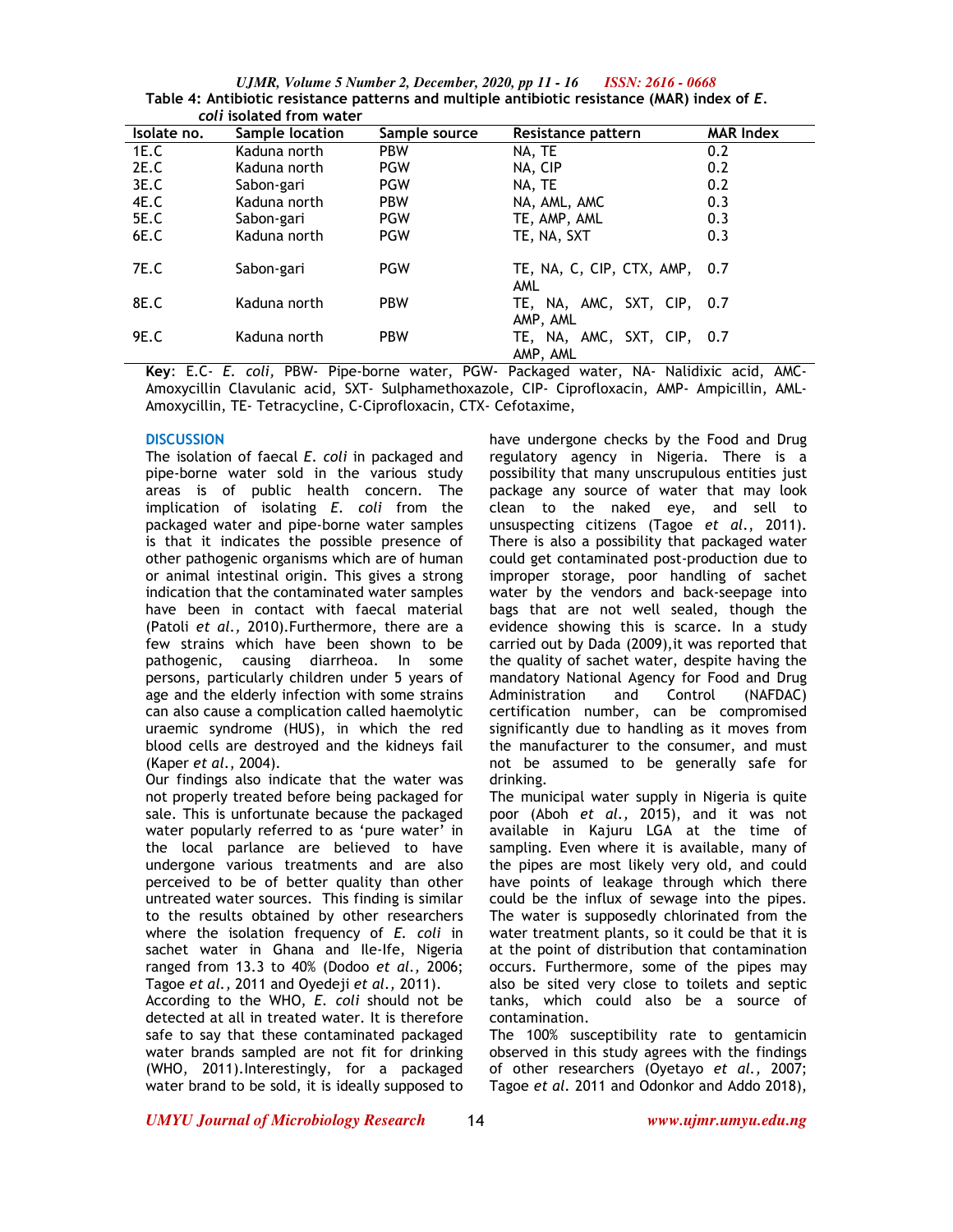where the bacteria isolated from drinking water in Akure, Nigeria and Ghana also showed 100% susceptibility to gentamicin. The excellent susceptibility to gentamicin could be The findings of high susceptibility to cefotaxime, chloramphenicol, sulphamethoxazole- trimethoprim and amoxycillin- clavulanic acid are in consonance with those of Walia *et al.* (2004) where 81% of their isolates from drinking water were susceptible to chloramphenicol. Larson *et al.* (2019) also observed 78% susceptibility of their isolates to sulphamethoxazole-trimethoprim. Tetracycline and other antimicrobials are used in food animals to treat or prevent disease and also to promote growth (Lapierre *et al.*, 2006 and Olatoye, 2010). This implies that the unused drug could be discarded into the environment thereby exposing environmental isolates, which could be a contributing factor to resistance.

The extremely low toxicity of the antimicrobial agents in the tetracycline, sulfonamide and βlactam classes has resulted in their overuse in the medical world, hence the observed increased resistance. The relatively high level of resistance to antimicrobial agents in the environment depicts a true reflection of their indiscriminate and excessive usage (Titilawo, 2015). There was no resistance observed in the isolates from samples collected from Kajuru and Ikara LGAs. The isolation of antibiotic resistant bacteria from the water samples shows that these bacteria could be a source of transmission of antibiotic resistance to other bacteria in the environment (Waila *et al*., 2004).

The level of resistance as an evidenced by the Multiple Antibiotic Resistance (MAR) Index of

### **REFERENCES**

- Aboh, E.A., Giwa, F. J, and Giwa, A. (2015). Microbiological assessment of well waters in Samaru, Zaria, Kaduna, State, Nigeria. *Annals of African Medicine*, **14**:32-38.
- Chen, Z., Yu, D., He, S., Ye, H., Zhang, L., Wen, Y., Zhang,W., Shu, L., Chen, S. (2017). Prevalence of Antibiotic-Resistant Escherichia coli in Drinking Water Sources in Hangzhou City. *Frontiers in Microbiology*, 8 https://doi.org/10.3389/fmicb.2017.01 133
- CLSI (Clinical and Laboratory Standards Institute) (2014). Performance standards for antimicrobial susceptibility testing; Twenty-fourth

due to the fact that it is administered parenterally and therefore cannot be easily taken without the aid of skilled medical personnel.

0.2-0.7 is an indication of abuse and overuse of antibiotics in the environment and in the hospitals (Okeke *et al*., 2007). This could be worsened by the over the counter sale of antibiotics, inappropriate prescription by clinicians and poor regulations on the retail and purchase of antibiotics (Tula and Osaretin, 2014).

### **CONCLUSION**

From the findings in this study, it can be seen that the quality of the sachet and pipe-borne water in the study area is of low quality generally and are not fit for drinking. The isolates obtained were highly susceptible to gentamicin, cefotaxime and chloramphenicol, sulphamethoxazole- trimethoprim and Amoxycillin- Clavulanic acid. The resistance pattern observed was majorly in response to Nalidixic acid, Tetracycline, Ampicillin and Amoxycillin. Three of the isolates were resistant to 7 antibiotics. This shows that there is a problem of abuse of antibiotics as evidenced by the isolation of multidrug resistant isolates from the drinking water samples. The populace living in these areas must therefore be advised to treat their drinking water properly before consumption. The National regulatory agency must also step up their activities to ensure strict monitoring of all commercially available sachet water brands and proper treatment of the municipal pipeborne water.

> informational supplement.**28**(1):24-27, 34, 74.

- Dada, A.C. (2009). Sachet Water Phenomenon in Nigeria: Assessment of the Potential Health Impacts.*African Journal of Microbiology Research,* **3**(1): 15-21. https://doi.org/10.5897/AJMR.9000635
- Daniel, E.O and Daodu, A.A. (2016). Bacteriological analysis of sachet water vended in Ugbor, Benin City, Nigeria. *SAU Sci-Tech. Journal* **1** (1):88- 100.https://journals.sau.edu.ng/index. php/sjbas/article/view/50
- Dodoo, D.K., Quagraine, E.K., Okai-Sam, F., Kambo, D.J. and Headley, J.V. (2006). Quality of sachet water in the Cape coast municipality. *Journal of Environmental Science and Health*,**3**: 329-342. https://doi: 10.1080/10934520500423238.

*UMYU Journal of Microbiology Research www.ujmr.umyu.edu.ng*